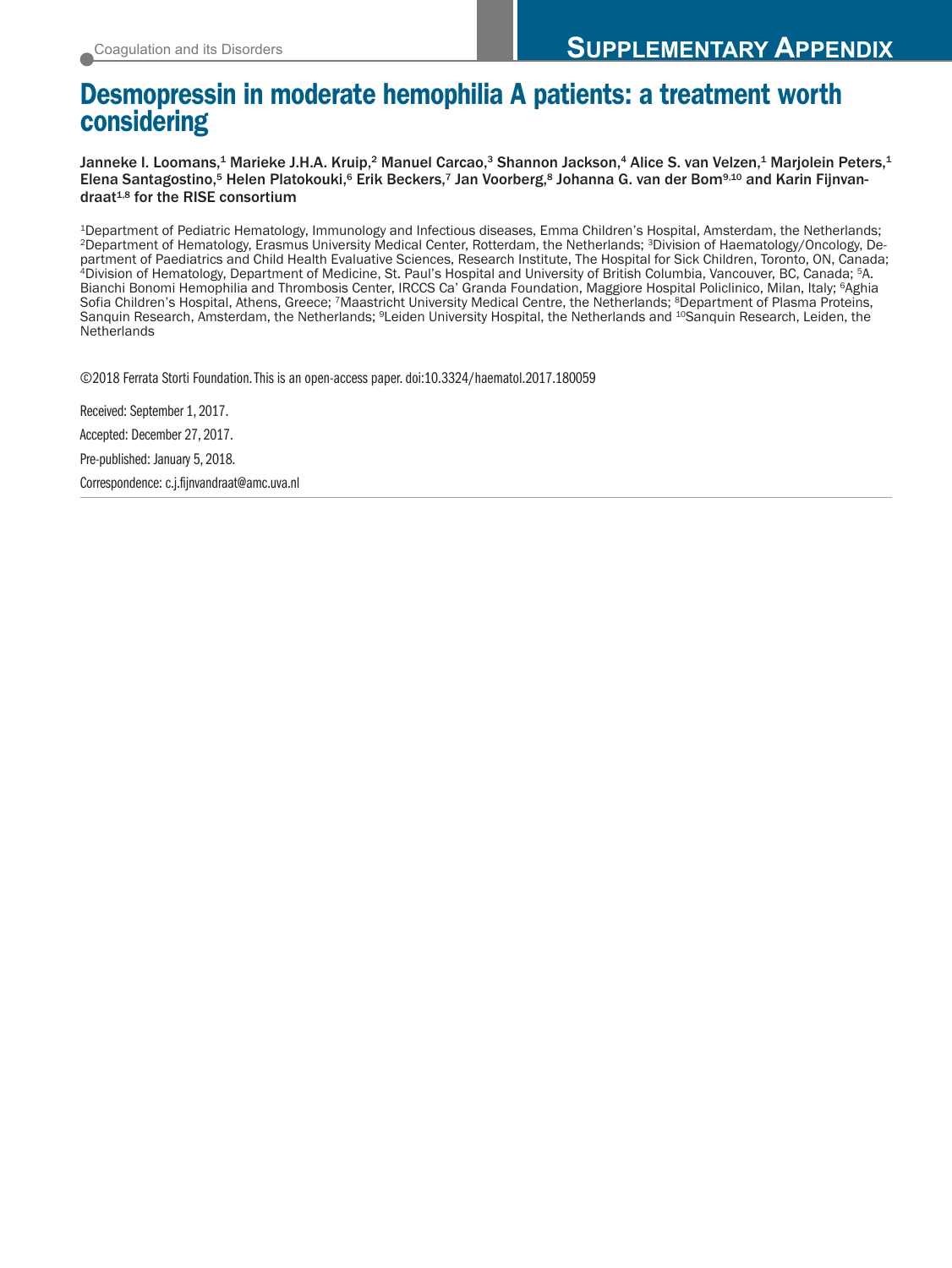## SUPPLEMENTAL MATERIALS

|                                                             | <b>All patients</b> | No absolute response | Partial absolute response | Complete absolute response |
|-------------------------------------------------------------|---------------------|----------------------|---------------------------|----------------------------|
| Treatment, n                                                |                     |                      |                           |                            |
| Reason for treatment, n                                     |                     |                      |                           |                            |
| Dental procedure                                            |                     |                      |                           |                            |
| Bleeding                                                    |                     |                      |                           |                            |
| Unknown                                                     |                     |                      |                           |                            |
| Bleeding location, bleeding severity and treatment outcome* |                     |                      |                           |                            |
| Hand, major, poor                                           |                     |                      |                           |                            |
| Ankle, minor, moderate                                      |                     |                      |                           |                            |
| Tongue, major, moderate                                     |                     |                      |                           |                            |
| Unknown, unknown, moderate                                  |                     |                      |                           |                            |
| All unknown                                                 |                     |                      |                           |                            |

Supplemental Table 1. DDAVP treatment outcome and absolute response in moderate patients. This table displays the treatment-related DDAVP administrations in our cohort. \*Treatment outcome was defined as follows:

- Poor: severe, uncontrolled bleeding did not stop (or was not prevented in case of surgery) within 24 hours and required additional therapy (other than DDAVP).

- Moderate: moderate bleeding in excess of what would be expected for a patient without a bleeding disorder; could not optimally be treated or prevented.

- Adequate: adequate control/prevention of bleeding, blood loss did not exceed what would be expected in normal hemostasis. Bleeding stopped within a few hours and did not recur after one administration. The patient did not require additional product or unplanned treatment.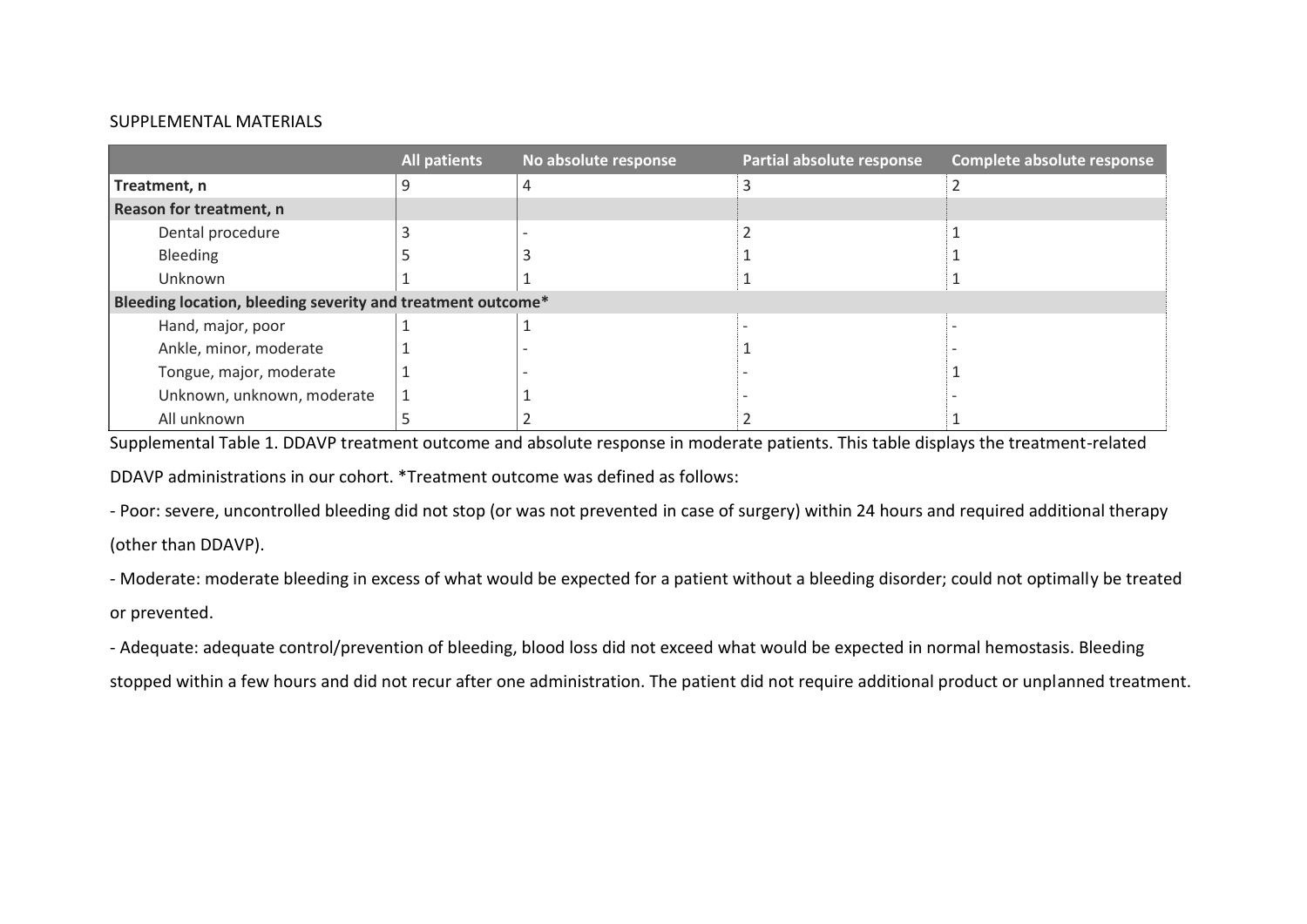#### Results:

Nine patients received DDAVP for treatment of which eight administrations were subcutaneous and one was intravenous. Three patients received DDAVP for a dental procedure, of whom the therapeutic response to DDAVP was unknown. The absolute response was partial in two patients and complete in one patient. Five patients were treated for a bleeding with DDAVP. One patient had a minor bleeding in his ankle. The therapeutic response to DDAVP was moderate and absolute response to DDAVP was partial in this patient. Two patients had a major bleeding, one in his tongue and the other in his left hand with respectively a moderate and poor therapeutic response. The patient with the moderate therapeutic response showed a complete absolute response whereas the patient with a poor therapeutic response had no absolute response. The two other patients had bleeding of unknown severity. One patient had a moderate therapeutic response, but both of them had no absolute response.

#### Discussion:

Two out of four patients receiving treatment in the study by Stoof et al. were moderate patients. DDAVP was given intravenously for a bleeding in the psoas major muscle and for a kidney bleed. Treatment outcome was respectively poor and unknown.<sup>15</sup> Specific bleeding results from de La Fuente et al. could not be retrieved.<sup>19</sup> Ghirardini et al. describe one moderate patient who received DDAVP for dental extraction, which occurred without bleeding.<sup>18</sup> One patient received DDAVP for muscle hematoma, resulting in a prompt cessation of bleeding.<sup>18</sup> Both administrations were subcutaneous and showed no absolute response (incremental 3 and 4 respectively). Warrier et al. described the intra-nasal administration of DDAVP to one moderate patient who received minor oral surgery without any unusual bleeding and no absolute response. $^{21}$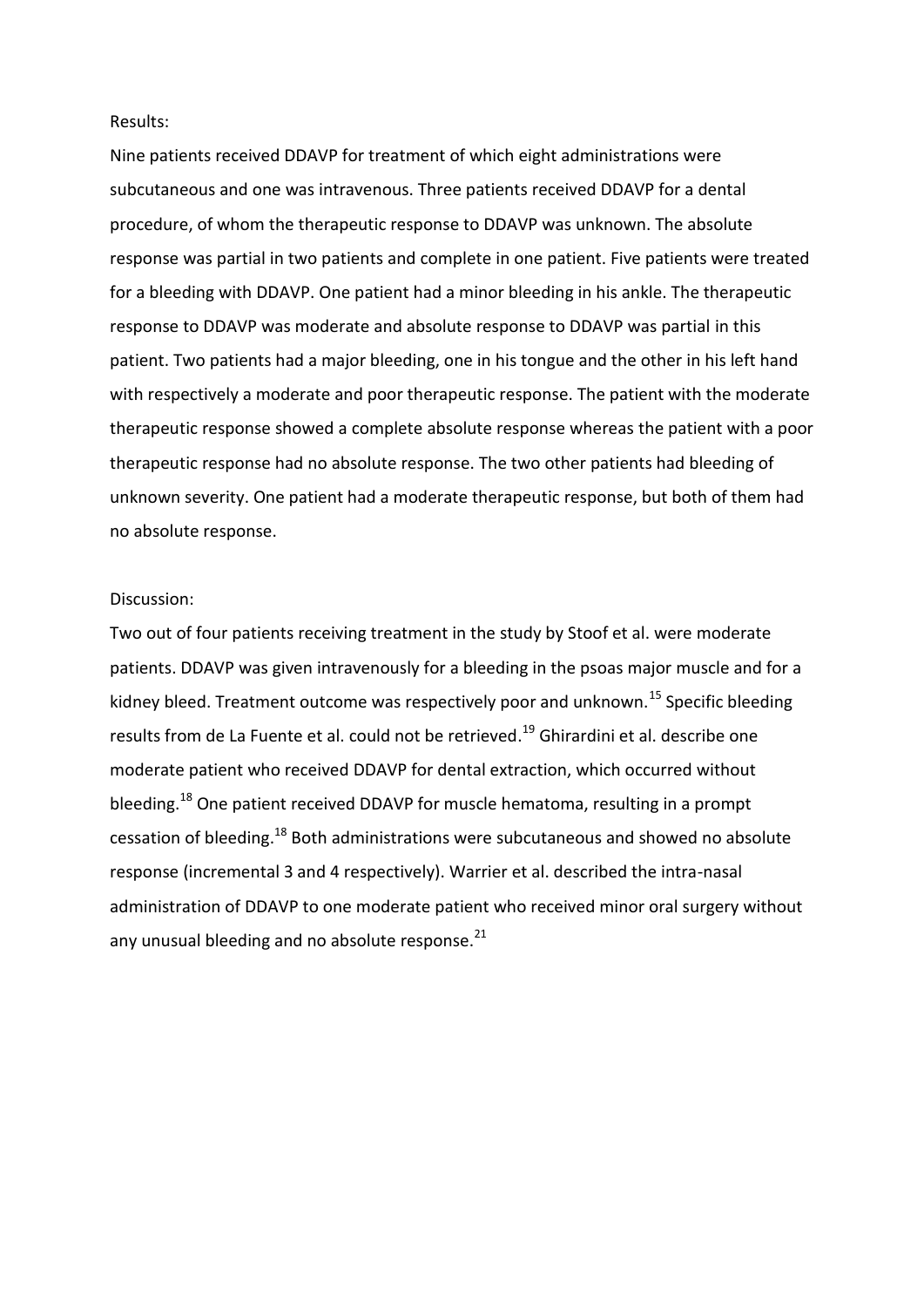| Variable                | <b>Missing</b> |         |  |
|-------------------------|----------------|---------|--|
|                         | <b>Total</b>   | Percent |  |
| <b>Baseline VWF:Act</b> | 87             | 54,7%   |  |
| <b>Baseline VWF:Ag</b>  | 53             | 33,3%   |  |
| Peak VWF:Act            | 137            | 86,2%   |  |
| Peak VWF:Ag             | 121            | 76,1%   |  |
| Bloodgroup O            | 95             | 59,7%   |  |
| Age at DDAVP response   | 11             | 6,9%    |  |

Supplemental Table 2. Missing data predictor variables multivariate analyses.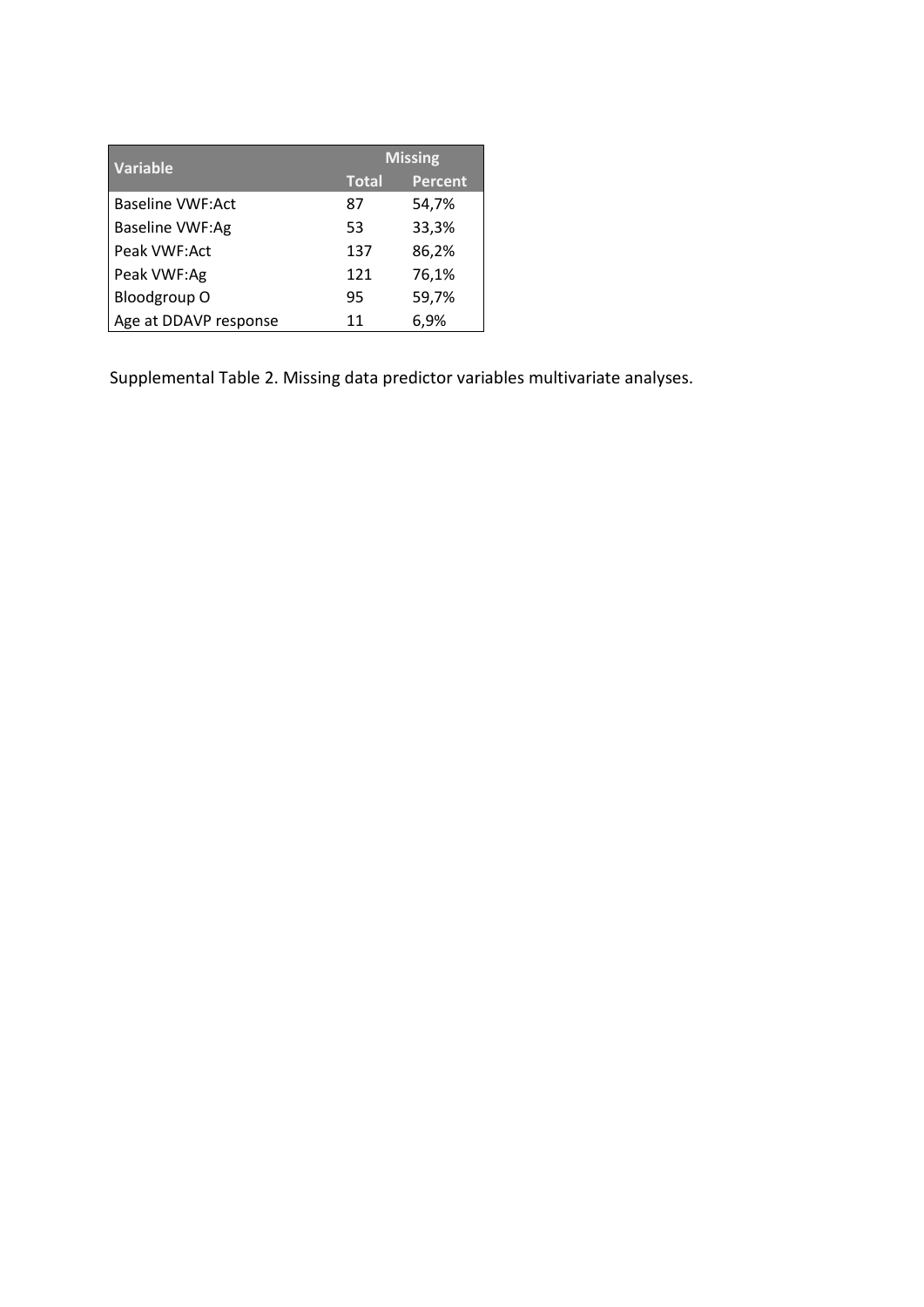#### APPENDIX A

### RISE consortium.

The investigators and institutions participating in the RISE study are as follows: Steering Committee:

K. Fijnvandraat (principal investigator and chair), M. Peters, Academic Medical Center, Amsterdam; J. G. van der Bom, Leiden University Medical Center and Sanquin Research, Leiden; M.J.H.A. Kruip, Erasmus University Medical Center Rotterdam, The Netherlands; E. Santagostino, IRCCS Maggiore Hospital Foundation and University of Milan, Milan; G. Castaman, San Bortolo Hostpital, Vicenza & Azienda Ospedaliero-Universitaria Careggi, Florence, Italy.

Study Coordinator and Data Management: J.I. Loomans, Academic Medical Center, Amsterdam. Data collection: P. De Jong. Website and database: I. W. Corten.

Study Sites, Principal Investigators and Local Collaborators:

Australia: S. McRae, Royal Adelaide Hospital, Adelaide

Austria: C. Male, Medical University of Vienna, Vienna

Belgium: K. Peerlinck, University of Leuven, Leuven

Canada: M. Carcao, SickKids Hospital, Toronto; S. Jackson, St. Pauls Hospital, Vancouver

Finland: A. Mäkipernaa, Children´s Hospital, Helsinki University Central Hospital, Helsinki

Germany: C. Königs, JW Goethe University Hospital, Frankfurt

Greece: H. Platokouki, Aghia Sophia Children's Hospital, Athens

Italy: M.E. Mancuso, IRCCS Maggiore Hospital Foundation and University of Milan, Milan; M.G. Mazzuconni, C. Santoro, Hematology Sapienza University of Rome, Rome; A. Tagliaferri, G.F. Rivolta, University Hospital of Parma; G. Castaman, San Bortolo Hostpital, Vicenza & Azienda Ospedaliero-Universitaria Careggi, Florence, Italy. Netherlands: K. Meijer, University Medical Centre Groningen, Groningen; M.R. Nijziel, Maxima Medical Center, Eindhoven; N. Dors, Catharina Hospital, Eindhoven; K. Hamulyak, E. Beckers, Maastricht University Medical Centre, Maastricht; P.P. Brons, B.A.P. Laros-van

Gorkom, Radboud university medical center, Nijmegen; F.W.G. Leebeek, M.H. Cnossen,

Erasmus University Medical Center, Rotterdam; E. Mauser-Bunschoten, K. Fischer, University